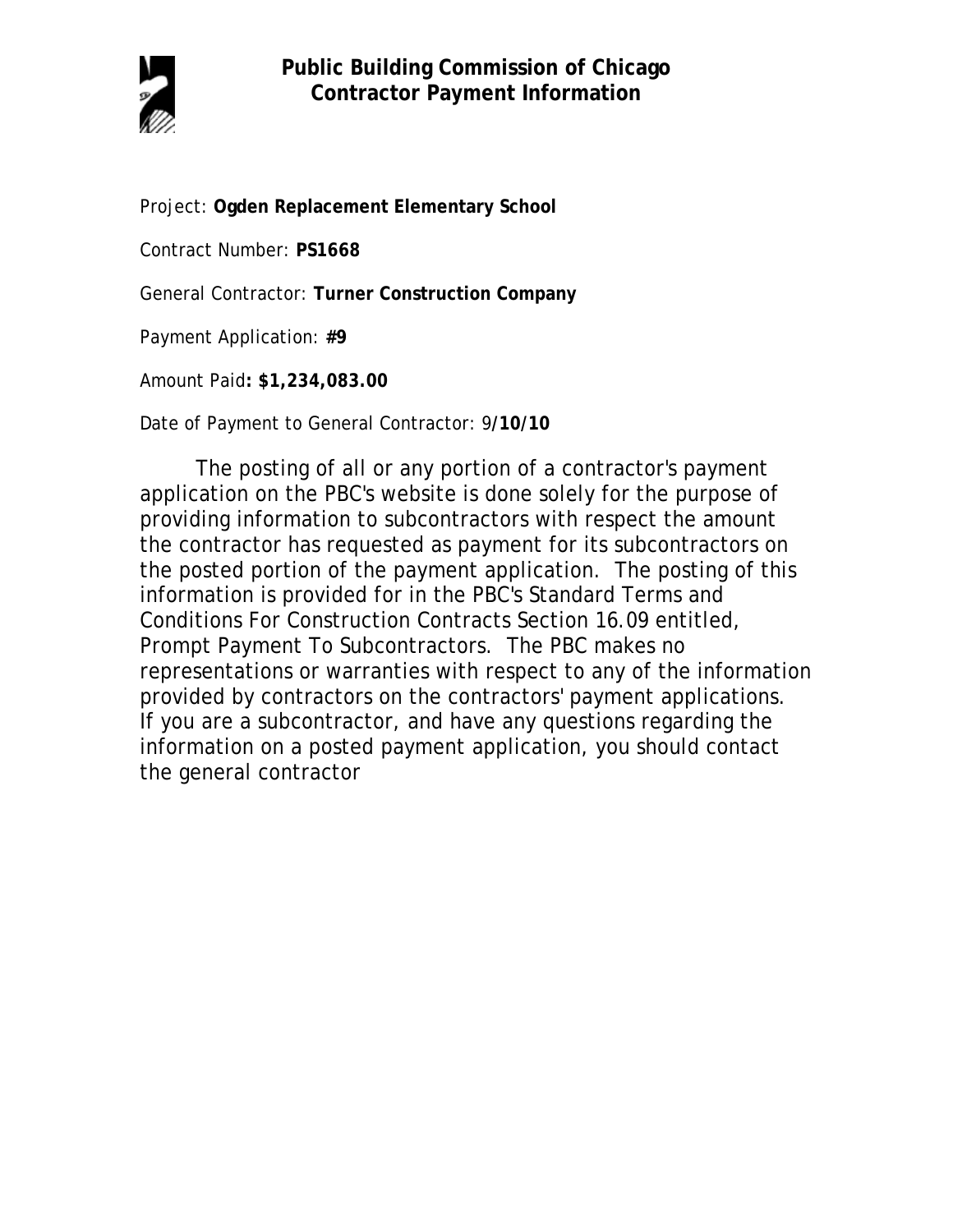## **PUBLIC BUILDING COMMISSION OF CHICAGO**

## **EXHIBIT S**

#### CERTIFICATE OF ARCHITECT - ENGINEER

| Date:                                                                                                  | <b>August 05, 2010</b>                                                                |                      |                                                                                                                                                                                                                                                                                                                                                                |                  |  |  |  |
|--------------------------------------------------------------------------------------------------------|---------------------------------------------------------------------------------------|----------------------|----------------------------------------------------------------------------------------------------------------------------------------------------------------------------------------------------------------------------------------------------------------------------------------------------------------------------------------------------------------|------------------|--|--|--|
| Project:                                                                                               | <b>Ogden Replacement Elementary School</b>                                            |                      |                                                                                                                                                                                                                                                                                                                                                                |                  |  |  |  |
| In accordance with Resolution No.                                                                      | To: Public Building Commission of Chicago<br>the Commission and to its Trustee, that: | , relating to the \$ | adopted by the Public Building Commission of Chicago on<br>Revenue Bonds issued by the Public Building Commission of Chicago for the financing of this project (and all terms used herein shall have the same meaning as in said Resolution), I hereby certify to                                                                                              |                  |  |  |  |
|                                                                                                        |                                                                                       |                      | 1. Obligations in the amounts stated herein have been incurred by the Commission and that each item thereof is a proper charge<br>against the Construction Account and has not been paid; and                                                                                                                                                                  |                  |  |  |  |
|                                                                                                        |                                                                                       |                      | 2. No amount hereby approved for payment upon any contract will, when added to all amounts previously paid upon such<br>contract, exceed 90% of current estimates approved by the Architect - Engineer until the aggregate amount of payments withheld<br>equals 5% of the Contract Price (said retained funds being payable as set forth in said Resolution). |                  |  |  |  |
| THE CONTRACTOR                                                                                         |                                                                                       |                      | <b>Turner Construction Company (Chicago)</b>                                                                                                                                                                                                                                                                                                                   |                  |  |  |  |
| <b>FOR</b><br>is now entitled to the sum of                                                            |                                                                                       |                      | <b>Ogden Replacement Elementary School</b><br>\$1,234,083.00                                                                                                                                                                                                                                                                                                   |                  |  |  |  |
| ORIGINAL CONTRACT PRICE<br><b>ADDITIONS</b><br><b>DEDUCTIONS</b><br><b>ADJUSTED CONTRACT PRICE</b>     | NET ADDITION OR DEDUCTION                                                             |                      | \$44,788,221.00<br>\$0.00<br>\$0.00<br>\$0.00<br>\$44,788,221.00                                                                                                                                                                                                                                                                                               |                  |  |  |  |
| TOTAL AMOUNT EARNED                                                                                    |                                                                                       |                      |                                                                                                                                                                                                                                                                                                                                                                | \$12,564,777.00  |  |  |  |
| <b>TOTAL RETENTION</b>                                                                                 |                                                                                       |                      |                                                                                                                                                                                                                                                                                                                                                                | \$985,040.00     |  |  |  |
| not to exceed 1% of Contract Price<br>b) Liens and Other Withholding<br>c) Liquidated Damages Withheld | a) Reserve Withheld @ 10% of Total Amount Earned, but                                 |                      | \$985,040.00<br>\$0.00<br>\$0.00                                                                                                                                                                                                                                                                                                                               |                  |  |  |  |
|                                                                                                        | TOTAL PAID TO DATE (Include this Payment)                                             |                      |                                                                                                                                                                                                                                                                                                                                                                | \$11,579,737.00  |  |  |  |
|                                                                                                        | LESS: AMOUNT PREVIOUSLY PAID                                                          |                      |                                                                                                                                                                                                                                                                                                                                                                | \$10,345,654.00  |  |  |  |
| AMOUNT DUE THIS PAYMENT                                                                                |                                                                                       |                      |                                                                                                                                                                                                                                                                                                                                                                | \$1,234,083.00   |  |  |  |
| <b>Rocco Castellano</b><br>Architect - Engineer                                                        |                                                                                       |                      |                                                                                                                                                                                                                                                                                                                                                                | Date: 08/09/2010 |  |  |  |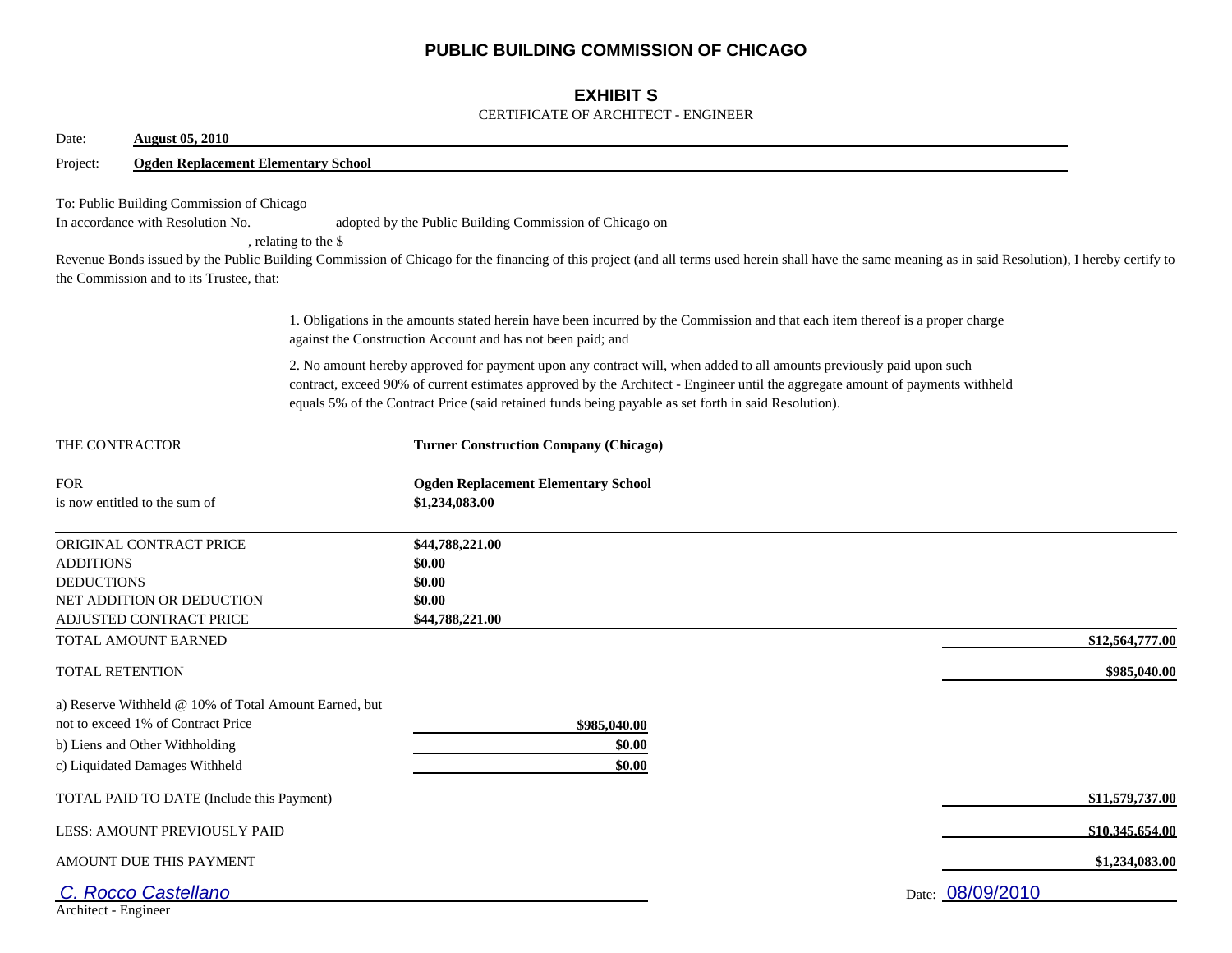## **(1 of 4) CONTRACTOR'S SWORN STATEMENT AND AFFIDAVIT FOR PARTIAL PAYMENT**

| <b>STATE OF Illinois</b> |          |
|--------------------------|----------|
|                          | $\{SS\}$ |
| <b>COUNTY OF Cook</b>    |          |

The affiant, being first duly sworn on oath, deposes and says that he/she is **Project Executive**, of **Turner Construction Company (Chicago)**, an **Illinois** corporation, and duly authorized to make this Affidavit in behalf of said corporation, and for him/herself individually; that he/she is well acquainted with the facts herein set forth and that said corporation is the Contractor with the PUBLIC BUILDING COMMISSION OF CHICAGO, Owner, under Contract No. **1632400** dated the **24th day of November, 2009**, for (describe nature of work)

#### **General Construction**

for (designate Project and Location)

#### **Ogden Replacement Elementary School**

#### **24 W. Walton, Chicago, Illinois 60610**

**·** that the following statements are made for the purpose of procuring a partial payment of

#### **One million two hundred thirty four thousand eighty three**

#### **\$1,234,083.00**

under the terms of said Contract;

**·** that the work for which payment is requested has been completed, free and clear of any and all claims, liens, charges, and expenses of any kind or nature whatsoever and in full compliance with the Contract Documents and the requirements of said Owner under them;

**·** that for the purposes of said Contract, the following persons have been contracted with, and have furnished or prepared materials, equipment, supplies, and services for, and having done labor on said improvement;

**·** that the respective amounts set forth opposite their names is the full amount of money due and to become due to each of them respectively;

**·** that this statement is a full, true, and complete statement of all such persons and of the full amount now due and the amount heretofore paid to each of them for such labor, materials, equipment, supplies, and services, furnished or prepared by each of them to or on account of said work, as stated:

| <b>NAME</b><br>and<br><b>ADDRESS</b>                                                                   | <b>TYPE</b><br><b>OF</b><br><b>WORK</b> | <b>TOTAL</b><br><b>CONTRACT</b><br><b>(INCLUDE)</b><br>C.0.'s) | <b>TOTAL</b><br><b>WORK</b><br><b>COMPLETE</b> | <b>LESS</b><br><b>RETENTION</b><br><b>(INCLUDE)</b><br><b>CURRENT)</b> | <b>LESS</b><br><b>NET</b><br><b>PREVIOUSLY</b><br><b>PAID</b> | <b>NET</b><br><b>DUE</b><br><b>THIS</b><br><b>PERIOD</b> | <b>BALANCE</b><br>TO<br><b>BECOME</b><br><b>DUE</b> |
|--------------------------------------------------------------------------------------------------------|-----------------------------------------|----------------------------------------------------------------|------------------------------------------------|------------------------------------------------------------------------|---------------------------------------------------------------|----------------------------------------------------------|-----------------------------------------------------|
| 001                                                                                                    | <b>TCCo GMP</b>                         |                                                                |                                                |                                                                        |                                                               |                                                          |                                                     |
| Pinto Construction,<br>7225 W. 105th Street.<br>Palos Hills, Illinois 60465                            | <b>Site Logisitcs</b>                   | 330,659.00                                                     | 267,096.00                                     | 26,711.00                                                              | 217,050.00                                                    | 23,335.00                                                | 90,274.00                                           |
| Pinto Construction.<br>7225 W. 105th Street,<br>Palos Hills, Illinois 60465                            | <b>Site Logisitcs</b>                   | 8,611.00                                                       | 6,630.00                                       | 0.00                                                                   | 6,630.00                                                      | 0.00                                                     | 1,981.00                                            |
| Thatcher Foundations,<br>Inc.,<br>7100 Industrial Highway,<br>Gary, Indiana 46406                      | <b>Earth Retention</b>                  | 505,000.00                                                     | 485,000.00                                     | 24,250.00                                                              | 460,750.00                                                    | 0.00                                                     | 44,250.00                                           |
| Thatcher Foundations,<br>Inc.,<br>7100 Industrial Highway,<br>Gary, Indiana 46406                      | <b>Earth Retention</b>                  | 17,221.00                                                      | 17,221.00                                      | 0.00                                                                   | 17,221.00                                                     | 0.00                                                     | 0.00                                                |
| John Keno & Company,<br>8608 West Catalpa Ave.,<br><b>Suite 808.</b><br>Chicago, Illinois 60656        | Excavation                              | 1,652,956.00                                                   | 1,514,068.00                                   | 75,705.00                                                              | 1,421,692.00                                                  | 16,671.00                                                | 214,593.00                                          |
| John Keno & Company,<br>8608 West Catalpa Ave.,<br><b>Suite 808.</b><br>Chicago, Illinois 60656        | Excavation                              | 43,673.00                                                      | 38,937.00                                      | 0.00                                                                   | 38,338.00                                                     | 599.00                                                   | 4,736.00                                            |
| <b>Revcon Construction</b><br>Corporation,<br>500 Industrial Drive,<br>Prairie View, Illinois<br>60069 | Caissons                                | 1,548,742.00                                                   | 1,548,742.00                                   | 77,437.00                                                              | 1,471,305.00                                                  | 0.00                                                     | 77,437.00                                           |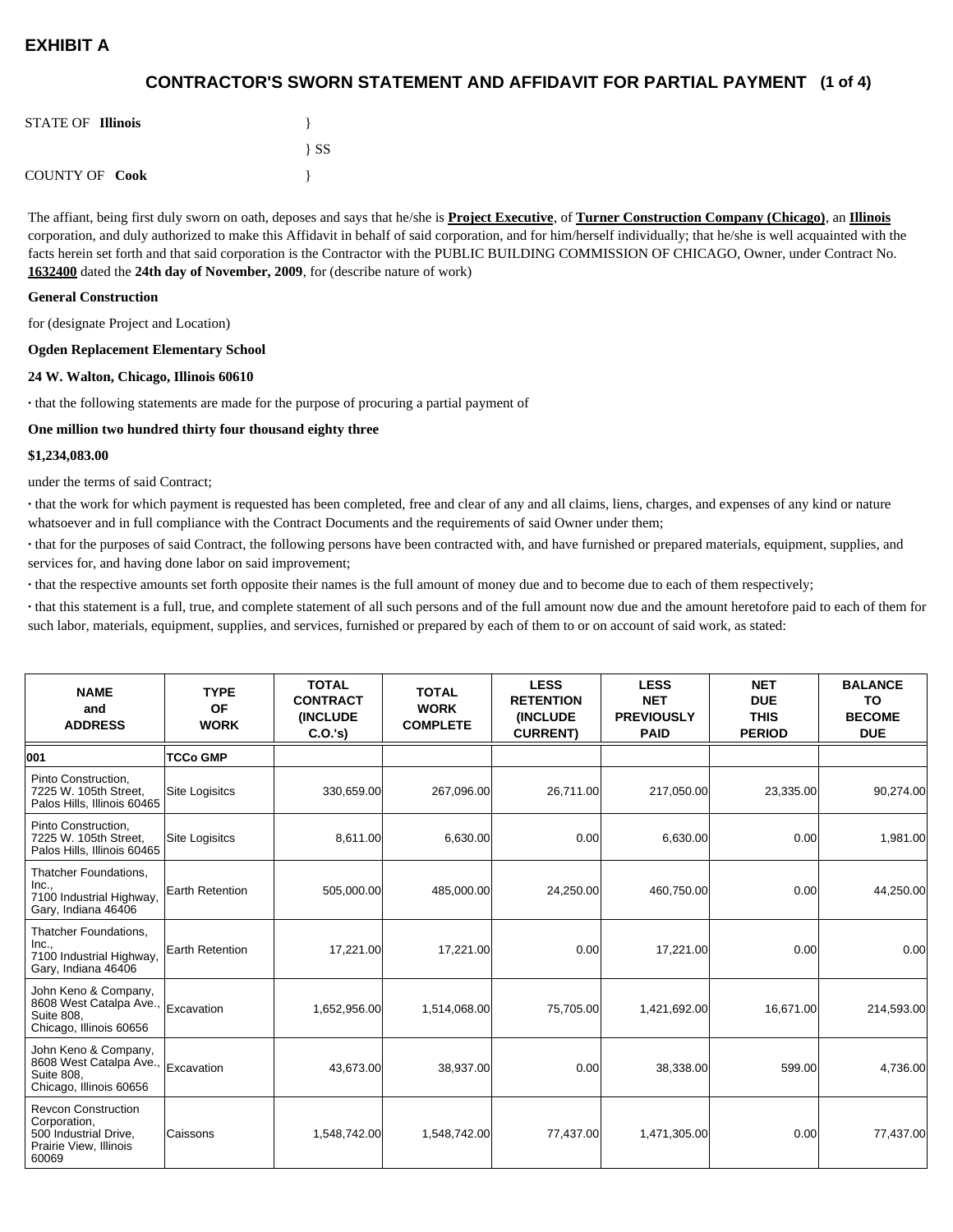#### **(2 of 4) CONTRACTOR'S SWORN STATEMENT AND AFFIDAVIT FOR PARTIAL PAYMENT**

| <b>NAME</b><br>and<br><b>ADDRESS</b>                                                                       | <b>TYPE</b><br><b>OF</b><br><b>WORK</b> | <b>TOTAL</b><br><b>CONTRACT</b><br><b>(INCLUDE)</b><br>C.O.'s | <b>TOTAL</b><br><b>WORK</b><br><b>COMPLETE</b> | <b>LESS</b><br><b>RETENTION</b><br><b>(INCLUDE</b><br><b>CURRENT)</b> | <b>LESS</b><br><b>NET</b><br><b>PREVIOUSLY</b><br><b>PAID</b> | <b>NET</b><br><b>DUE</b><br><b>THIS</b><br><b>PERIOD</b> | <b>BALANCE</b><br>ΤО<br><b>BECOME</b><br><b>DUE</b> |
|------------------------------------------------------------------------------------------------------------|-----------------------------------------|---------------------------------------------------------------|------------------------------------------------|-----------------------------------------------------------------------|---------------------------------------------------------------|----------------------------------------------------------|-----------------------------------------------------|
| <b>Revcon Construction</b><br>Corporation,<br>500 Industrial Drive,<br>Prairie View, Illinois<br>60069     | Caissons                                | 48,763.00                                                     | 48,763.00                                      | 0.00                                                                  | 48,763.00                                                     | 0.00                                                     | 0.00                                                |
| Reliable Contracting &<br>Equipment Co.,<br>333 N Ogden Ave,<br>Chicago, Illinois 60607                    | Site Utilities                          | 398,853.00                                                    | 167,020.00                                     | 16,702.00                                                             | 150,318.00                                                    | 0.00                                                     | 248,535.00                                          |
| Reliable Contracting &<br>Equipment Co.,<br>333 N Ogden Ave,<br>Chicago, Illinois 60607                    | <b>Site Utilities</b>                   | 8,844.00                                                      | 3,704.00                                       | 0.00                                                                  | 3,704.00                                                      | 0.00                                                     | 5,140.00                                            |
| Burling Builders, Inc.,<br>44 West 60th Street,<br>Chicago, Illinois 60621                                 | Concrete                                | 3,669,190.00                                                  | 2,572,321.00                                   | 257,231.00                                                            | 1,885,301.00                                                  | 429,789.00                                               | 1,354,100.00                                        |
| Burling Builders, Inc.,<br>44 West 60th Street,<br>Chicago, Illinois 60621                                 | Concrete                                | 118,122.00                                                    | 82,685.00                                      | 0.00                                                                  | 67,330.00                                                     | 15,355.00                                                | 35,437.00                                           |
| Illinois Masonry Corp.,<br>200 Telser Rd.,<br>Lake Zurich, Illinois<br>60047                               | Masonry and Stone                       | 5,134,655.00                                                  | 45,631.00                                      | 4,563.00                                                              | 34,129.00                                                     | 6,939.00                                                 | 5,093,587.00                                        |
| Illinois Masonry Corp.,<br>200 Telser Rd.,<br>Lake Zurich, Illinois<br>60047                               | Masonry and Stone                       | 169,477.00                                                    | 1,525.00                                       | 0.00                                                                  | 1,187.00                                                      | 338.00                                                   | 167,952.00                                          |
| Carlo Steel Corporation,<br>3100 East 87th Street,<br>Chicago, Illinois 60617                              | <b>Structural Steel</b>                 | 2,448,598.00                                                  | 1,704,794.00                                   | 170,479.90                                                            | 1,194,221.00                                                  | 340,093.10                                               | 914,283.90                                          |
| Carlo Steel Corporation,<br>3100 East 87th Street,<br>Chicago, Illinois 60617                              | <b>Structural Steel</b>                 | 78,462.00                                                     | 54,139.00                                      | 0.00                                                                  | 41,898.00                                                     | 12,241.00                                                | 24,323.00                                           |
| Chicago Architectural<br>Metals, Inc.,<br>4619 N. Ravenswood<br>Ave., Ste #201,<br>Chicago, Illinois 60640 | Miscellaneous<br>Metals                 | 810,082.00                                                    | 59,779.00                                      | 5,978.00                                                              | 43,540.00                                                     | 10,261.00                                                | 756,281.00                                          |
| Chicago Architectural<br>Metals, Inc.,<br>4619 N. Ravenswood<br>Ave., Ste #201,<br>Chicago, Illinois 60640 | Miscellaneous<br>Metals                 | 27,624.00                                                     | 2,039.00                                       | 0.00                                                                  | 942.00                                                        | 1.097.00                                                 | 25,585.00                                           |
| Kremer & Davis,<br>132 Osborne Road,<br>Fridley, Minnesota 55432                                           | Waterproofing                           | 430,888.00                                                    | 353,149.00                                     | 35,312.00                                                             | 257,431.00                                                    | 60,406.00                                                | 113,051.00                                          |
| Kremer & Davis,<br>132 Osborne Road,<br>Fridley, Minnesota 55432                                           | Waterproofing                           | 14,557.00                                                     | 11,931.00                                      | 0.00                                                                  | 9,656.00                                                      | 2,275.00                                                 | 2,626.00                                            |
| F. E. Moran Fire<br>Protection,<br>2165 Shermer Rd Ste D.<br>Northbrook, Illinois<br>60062                 | <b>Fire Protection</b>                  | 444,119.00                                                    | 36,550.00                                      | 3,655.00                                                              | 31,365.00                                                     | 1,530.00                                                 | 411,224.00                                          |
| F. E. Moran Fire<br>Protection,<br>2165 Shermer Rd Ste D,<br>Northbrook, Illinois<br>60062                 | <b>Fire Protection</b>                  | 12,273.00                                                     | 1,329.00                                       | 0.00                                                                  | 1,329.00                                                      | 0.00                                                     | 10,944.00                                           |
| Norman Mechanical,<br>3850 Industrial Avenue,<br>Rolling Meadows, Illinois<br>60008                        | Plumbing                                | 1,224,136.00                                                  | 342,138.00                                     | 34,213.00                                                             | 270,067.00                                                    | 37,858.00                                                | 916,211.00                                          |
| Norman Mechanical,<br>3850 Industrial Avenue,<br>Rolling Meadows, Illinois<br>60008                        | Plumbing                                | 32,701.00                                                     | 9,156.00                                       | 0.00                                                                  | 7,849.00                                                      | 1,307.00                                                 | 23,545.00                                           |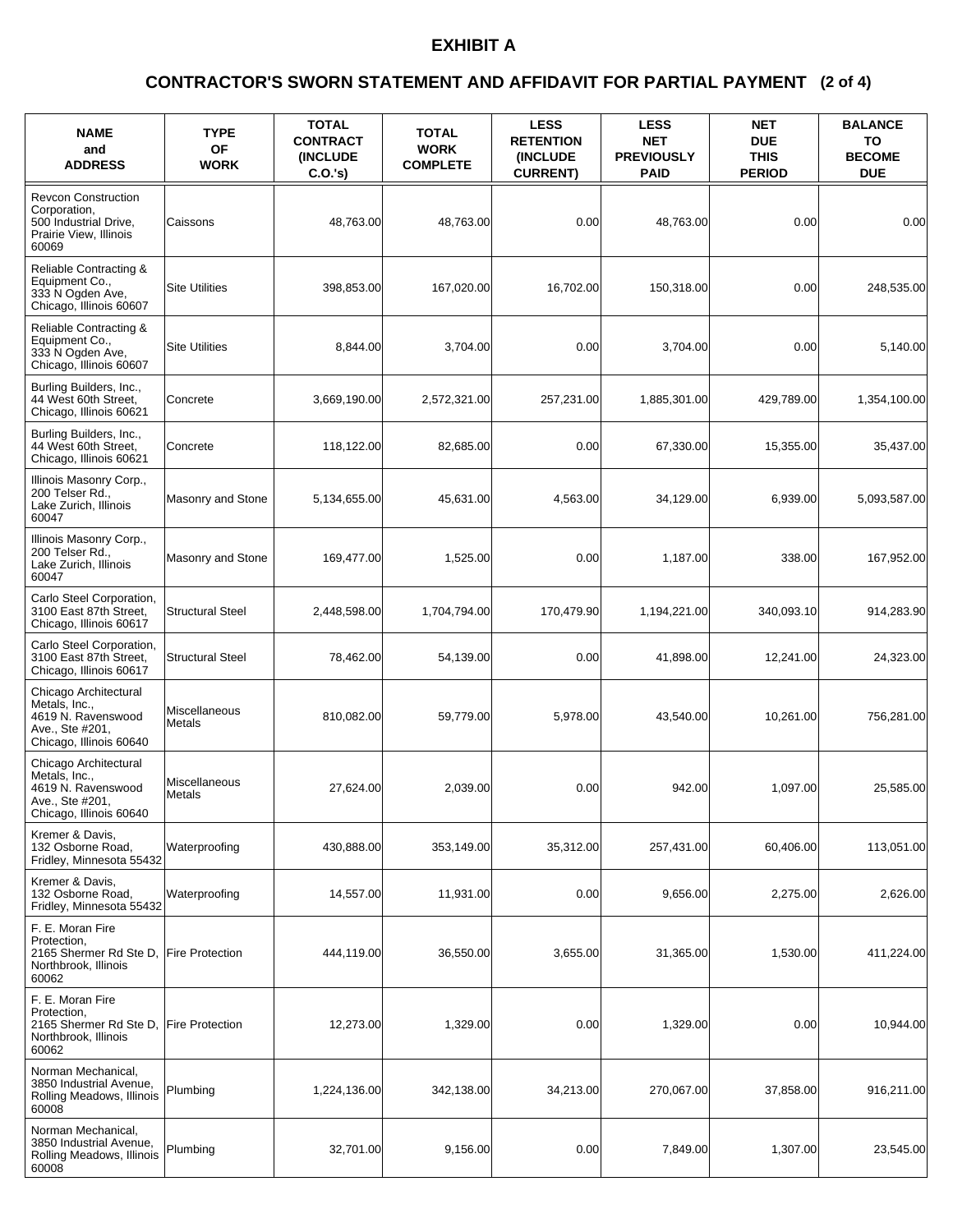#### **(3 of 4) CONTRACTOR'S SWORN STATEMENT AND AFFIDAVIT FOR PARTIAL PAYMENT**

| <b>NAME</b><br>and<br><b>ADDRESS</b>                                                                                         | <b>TYPE</b><br>ΟF<br><b>WORK</b>                                                                                                                                                           | <b>TOTAL</b><br><b>CONTRACT</b><br><b>(INCLUDE)</b><br>C.O.'s | <b>TOTAL</b><br><b>WORK</b><br><b>COMPLETE</b> | <b>LESS</b><br><b>RETENTION</b><br><b>(INCLUDE)</b><br><b>CURRENT)</b> | <b>LESS</b><br><b>NET</b><br><b>PREVIOUSLY</b><br><b>PAID</b> | NET<br><b>DUE</b><br><b>THIS</b><br><b>PERIOD</b> | <b>BALANCE</b><br>TO<br><b>BECOME</b><br><b>DUE</b> |
|------------------------------------------------------------------------------------------------------------------------------|--------------------------------------------------------------------------------------------------------------------------------------------------------------------------------------------|---------------------------------------------------------------|------------------------------------------------|------------------------------------------------------------------------|---------------------------------------------------------------|---------------------------------------------------|-----------------------------------------------------|
| <b>International Piping</b><br>Systems, Inc.,<br>444 East State Parkway,<br>Suite 123,<br>Schaumburg, Illinois<br>60173-4538 |                                                                                                                                                                                            | 3,662,932.00                                                  | 238,540.00                                     | 23,854.00                                                              | 155,925.00                                                    | 58,761.00                                         | 3,448,246.00                                        |
| International Piping<br>Systems, Inc.,<br>444 East State Parkway,<br>Suite 123,<br>Schaumburg, Illinois<br>60173-4538        |                                                                                                                                                                                            | 103,971.00                                                    | 6,552.00                                       | 0.00                                                                   | 4,782.00                                                      | 1,770.00                                          | 97,419.00                                           |
| Connelly Electric,<br>40 S. Addison Rd, Suite<br>100.<br>Addison, Illinois 60101                                             | Electrical                                                                                                                                                                                 | 3,689,000.00                                                  | 330,946.45                                     | 33,095.00                                                              | 256,017.00                                                    | 41,834.45                                         | 3,391,148.55                                        |
| Connelly Electric,<br>40 S. Addison Rd, Suite<br>100.<br>Addison, Illinois 60101                                             | Electrical                                                                                                                                                                                 | 125,795.00                                                    | 11,321.55                                      | 0.00                                                                   | 9,699.00                                                      | 1,622.55                                          | 114,473.45                                          |
| To Be Let                                                                                                                    | Unawarded                                                                                                                                                                                  | 9,148,869.00                                                  | 0.00                                           | 0.00                                                                   | 0.00                                                          | 0.00                                              | 9,148,869.00                                        |
| <b>Turner Construction</b><br>Company (Chicago),<br>55 East Monroe Street,<br>Suite 3100,<br>Chicago, Illinois 60603         | Railroad<br>InsuranceFixed<br>General<br>ConditionsNot-To-Exceed<br>General<br>ConditionTCCo<br>P&P BondTCCo<br>Construction<br>ContingencyBuilders<br><b>Risk InsuranceCM</b><br>Fee (2%) | 6,159,624.00                                                  | 1,958,532.00                                   | 195,854.00                                                             | 1,599,355.00                                                  | 163,323.00                                        | 4,396,946.00                                        |
|                                                                                                                              | <b>Subtotal TCCo GMP</b>                                                                                                                                                                   | 42,068,397.00                                                 | 11,773,596.00                                  | 970,576.00                                                             | 9,575,615.00                                                  | 1,227,405.00                                      | 31,265,377.00                                       |
| 002                                                                                                                          | <b>TCCo GMP without</b><br>retention held                                                                                                                                                  |                                                               |                                                |                                                                        |                                                               |                                                   |                                                     |
| <b>Turner Construction</b><br>Company (Chicago),<br>55 East Monroe Street,<br>Suite 3100,<br>Chicago, Illinois 60603         | Subguard                                                                                                                                                                                   | 432,205.00                                                    | 432,205.00                                     | 0.00                                                                   | 432,205.00                                                    | 0.00                                              | 0.00                                                |
| <b>Turner Construction</b><br>Company (Chicago),<br>55 East Monroe Street.<br>Suite 3100,<br>Chicago, Illinois 60603         | <b>TCCo Insurance</b>                                                                                                                                                                      | 222,619.00                                                    | 62,333.00                                      | 0.00                                                                   | 55,655.00                                                     | 6,678.00                                          | 160,286.00                                          |
| <b>Turner Construction</b><br>Company (Chicago),<br>55 East Monroe Street,<br>Suite 3100,<br>Chicago, Illinois 60603         | Preconstruction<br><b>Services</b>                                                                                                                                                         | 150,000.00                                                    | 150,000.00                                     | 0.00                                                                   | 150,000.00                                                    | 0.00                                              | 0.00                                                |
| Subtotal TCCo GMP without retention held                                                                                     |                                                                                                                                                                                            | 804,824.00                                                    | 644,538.00                                     | 0.00                                                                   | 637,860.00                                                    | 6,678.00                                          | 160,286.00                                          |
| 003                                                                                                                          | Owner<br>Contingency                                                                                                                                                                       |                                                               |                                                |                                                                        |                                                               |                                                   |                                                     |
| To Be Let                                                                                                                    | <b>Owner Contingency</b>                                                                                                                                                                   | 1,915,000.00                                                  | 0.00                                           | 0.00                                                                   | 0.00                                                          | 0.00                                              | 1,915,000.00                                        |
|                                                                                                                              | <b>Subtotal Owner Contingency</b>                                                                                                                                                          | 1,915,000.00                                                  | 0.00                                           | 0.00                                                                   | 0.00                                                          | 0.00                                              | 1,915,000.00                                        |
|                                                                                                                              | Total                                                                                                                                                                                      | 44,788,221.00                                                 | 12,418,134.00                                  | 970,576.00                                                             | 10,213,475.00                                                 | 1,234,083.00                                      | 33,340,663.00                                       |